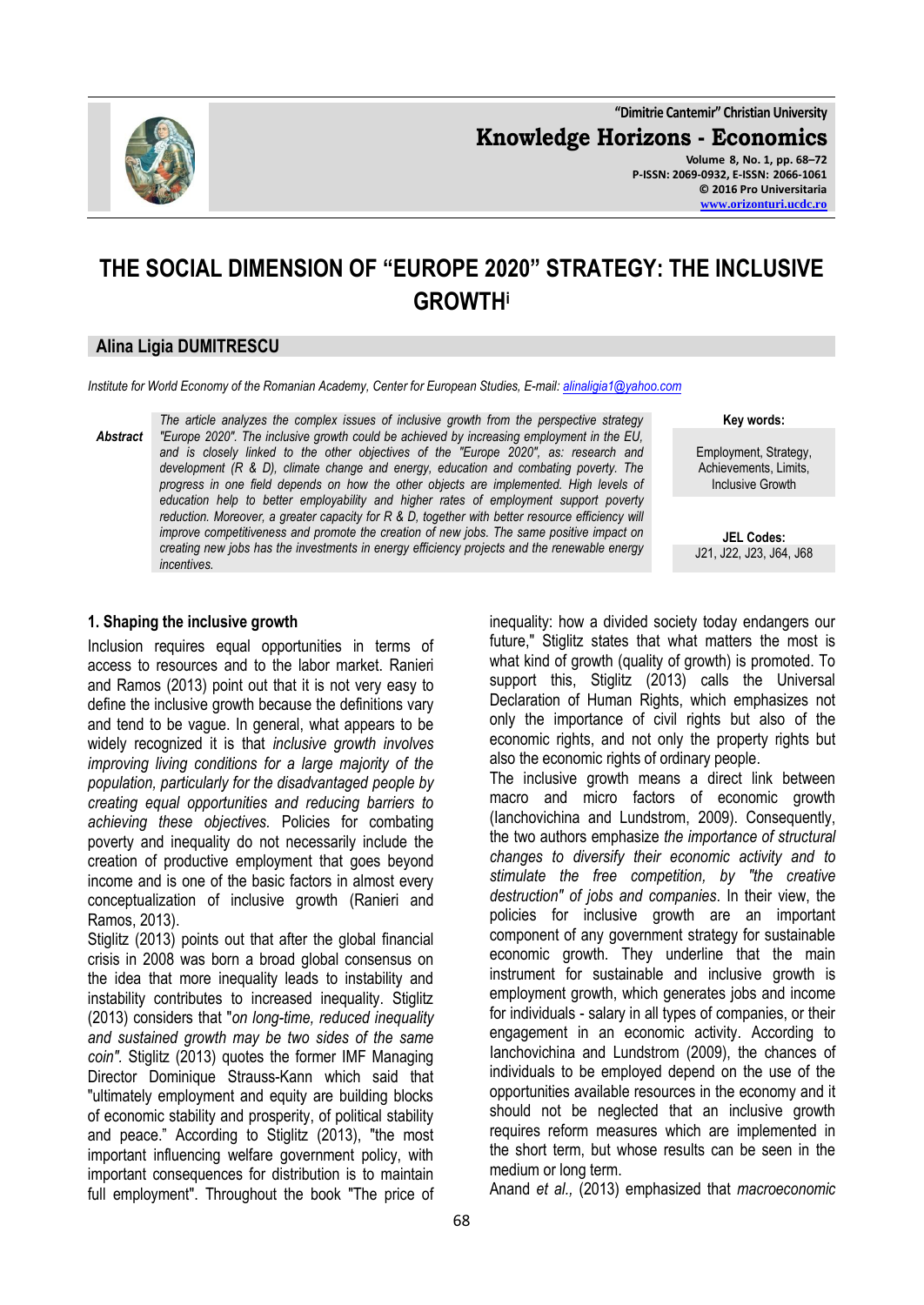*stability, human capital and structural changes prove to be determinants of inclusive growth in emerging markets*. According to these authors, the inclusive economic growth is favored by a number of factors such as: the degree of convergence, the education and the productive investment. Likewise, the structural change, the globalization, the openness to trade and the foreign direct investment can greatly predetermine the inclusive economic growth.

## **2. The social dimension of the Strategy "Europe 2020"**

The inclusive growth represents the social dimension of the Strategy "Europe 2020". The European Commission pursues an inclusive growth, and is aiming, by 2020, that 75% of the active population aged between 20 and 64 years old will have a place for work. Also, the strategy "Europe 2020" will contribute to other EU goals: reducing the dropout rate below 10%, getting a percentage of 40% of young people with higher education or technical training and reducing the number of people at risk of poverty and social exclusion by at least 20 million persons.

Inclusive growth based on "Europe 2020" requires an economic model based on high occupancy levels, ensuring economic, social and territorial cohesion. The EU vision, inclusive growth requires:

• increasing the employment rate in the EU - more jobs and better, especially for women, young and older workers;

• supporting the unemployed to find a job through investment in skills and training;

• modernizing labor markets and social protection systems;

• ensuring the benefits of growth to all citizens.

#### *2.1. Achieving the inclusive growth by increasing employment*

The recent international financial economic crisis has hit the European Union economy. The downturn of GDP growth rate of -4.4%, in 2009, led to less productive investments, lowering consumer confidence and created a vicious cycle, causing a sharp decline in demand and a decrease of business plans of many companies along with a sharp rise in unemployment. Later in the EU-28, growth of 2.1% in 2010 and 1.8% in 2011, alternated with periods of recession in 2012 (-0.5%) and stagnation in 2013 (0.2%) in condition that and unemployment continued to record high levels, constantly. Thus, in the euro area (EA-17), seasonally adjusted unemployment rate was 12.2% in 2013 (10.2% in 2010 and 11.4% in 2012), and its level stood at 11% in EU - 28 (9.7% in 2010 and 10.5% in 2012).

In 2014, the labor market situation in the EU was still influenced by the economic crisis but, as in previous year, showed visible signs of recovery. However, the differences in the development of national labor markets of Member States have not diminished. In 2014, the employment in the EU for persons aged 20- 64 years increased to 64.9%, an increase of 0.8 percentage points compared to 2013. For the euro area (EA-19) the employment rate increased slightly to 63.9% (0.4 percentage points). The employment rate of the population aged 20-64 years has exceeded 70% in six EU member states, in 2014. The highest employment rates were recorded by Sweden (74.9%), the Netherlands (73.9%) and Germany (73.8%).

The European Commission communication entitled "Towards a job-rich recovery "states that the support for the creation of employment and labor reallocation should be designed to activities, sectors and enterprises based on sustainable growth, especially among SMEs, given that in the period 2002-2010, SMEs have created 85% of the net increase in employment. In this respect, the European Commission (2012) proposes a series of measures:

*a. The stimulation the creation of jobs across the economy by encouraging demand for labor by:*

• Targeting subsidies for the new jobs:

• Reducing the tax burden on labor costs in a budget by switching to environmental taxes, consumption taxes or property, with proper monitoring of redistributive effects;

• Promoting and supporting self-employment and social enterprises;

• Transforming informal or undeclared work in a regulated employment;

• Providing incentives to net salaries at the expense of social benefits;

Upgrading wages by to correlating wages to productivity developments and encouraging the creation of new jobs.

*b. The exploitation the potential of creating jobs in key sectors, which means:*

• Creating jobs in eco-economy;

• As a result of an aging population and in order to meet the highest quality standards of the medical services and the increased demand for personalized care and necessary social services, it is necessary to stimulate the rapid growth of the number of jobs in the health and social services;

• Demand for IT professionals is growing and there are prospects of creating new jobs in these areas;

*c. The mobilization of EU funds to create new jobs*

There is a substantial funding to promote social cohesion, particularly through the EU Structural instruments and investments. For example, the European Social Fund focuses on the issues of unemployment and poverty, improving workforce skills training and job creation, support measures, especially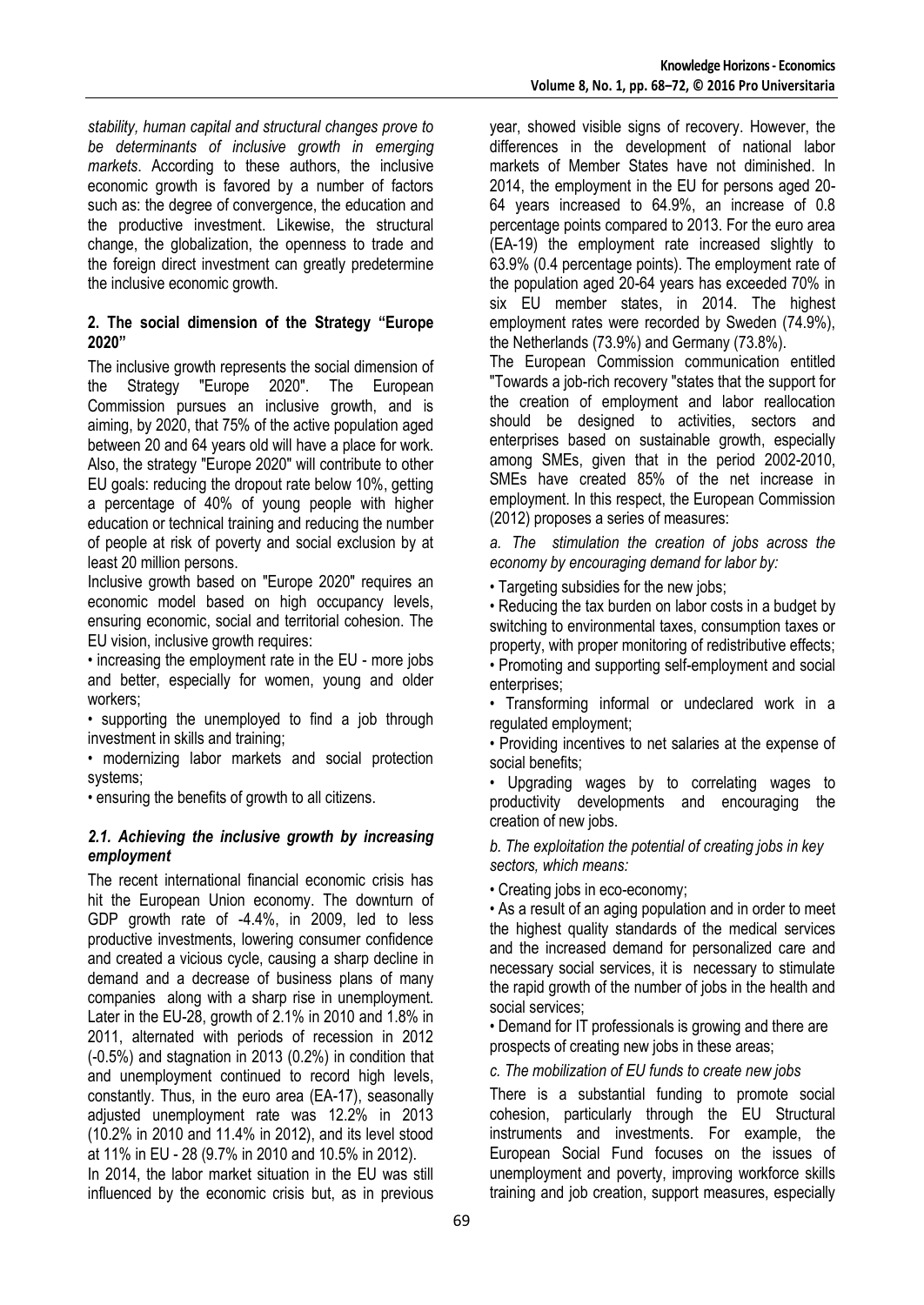for young people, through Youth Employment Initiative.

#### **3. The achievements and the limits of the inclusive growth**

It is noteworthy that in the past three decades, despite long periods of economic growth in many Member States, socio-economic inequalities in the European Union increased. This is why the new strategy "Europe 2020" concluded that employment is the most effective instrument for meeting rising inequalities and ensuring protection against social exclusion and poverty. However, the project "a smart, sustainable and inclusive growth", as theorized in the "Europe 2020" seems to have a neoliberal approach to social protection (Scharpf, 2012).

On the other hand, the project of the European Social Model, namely "the European Social Space", using the expression Jacques Delors - act as a counterweight to the idea of the European Single Market. Ebner (2014) shows that as leader, the EU should provide a set of common social policies in order to create a unique welfare model. In this way, the EU should strengthen its social dimension, pushing European integration process forward. However, this is still far from being achieved, and harmonizing different national welfare models, nowadays, appears unlikely to be reliable (Ebner, 2014).

In its Communication "*Taking stock of the Europe 2020 strategy for smart, sustainable and inclusive growth*", the European Commission (2014) reviewed the progress towards the objectives of the strategy and noted that its reasons in 2014 are as stringent as in 2010. European Commission (2014) stresses that the EU is on track to meet or approach the objectives of education or climate and energy, but the situation is different for targets on employment, research and development or poverty reduction. However, the existence of commitments by member states allowed focusing on fundamentals with long-term action that are essential for the future economic growth and social welfare model in the EU. Translating these targets at the national level also contributed to highlighting some differences, namely the differences between Member States with the best results and those with poorer results and other gaps which were increasingly between regions of a single Member State or between neighboring regions of different Member States.

Lastly, the European Commission (2014) points out that there are inequalities exacerbated in the distribution of wealth and income to particular areas and that it is essential to involve the active participation of the regions and cities to implement EU policies to achieve the objectives of "Europe 2020". The European Commission recommends that these challenges be addressed during the review and the subsequent adjustment of the strategy.

Diamond *et al.*, (2015) concluded that the process of industrialization and the related decline of employment in manufacturing have been driven by technological developments and increasing consumer demand for services. Diamond *et al*., (2015) believe that because of these structural trends, the vast majority of EU Member States have contributed to increasing "temporary" working arrangements, by introducing the idea of "insider" and "outsider" in labor market employment and the long term unemployment. In addition, the implementation of policies associated with austerity programs, have been introduced the conditionality of the social benefits and have been increased the retirement age in many of the EU member states.

There was much debate about the future of the European Union, concerning a "new model of social state", generically called "European Social Model", strengthened by the launch of the Lisbon Strategy. But the recent economic crisis has accentuated the negative impact of pre-existing conditions (high levels of social spending), raising profound questions about the sustainability and success of this project. And while old problems like unemployment and poverty have worsened in a number of Member States, new problems have emerged (increasing youth unemployment, growing inequality), while the EU has never had a uniform model welfare.

The enlargement has served only to diversify European welfare model. According Diamond *et al.*, (2015), respecting the diversity of the models of welfare, precrisis common assumption was based on the idea of convergence of the social standards and on the sustainable economic growth. Lisbon Strategy promoted the idea that "the European Social Model", despite its distinctive national options, with its own institutional independence, can meet the common challenges of the EU by establishing common principles for action and reform. The impact of the crisis has made this assumption to be reassessed. Therefore, they underline that the differences between regions and Member States is increasingly obvious and the goal of a single model of welfare has diminished gradually. Following the increasing inequality between Member States, the migration of population to the richest countries was emphasized. Public concerns about the social and economic impact of free movement of labor have intensified in particular with regard to the viability of multiculturalism and the prospects for more integrated societies (Diamond *et al.*, 2015).

Subsequently, in response to the challenges of the crisis, the main instrument for inclusive economic growth is considered to be the fight against inequality in Member States and between Member States. Bogliacino (2014) stresses that the strategy "Europe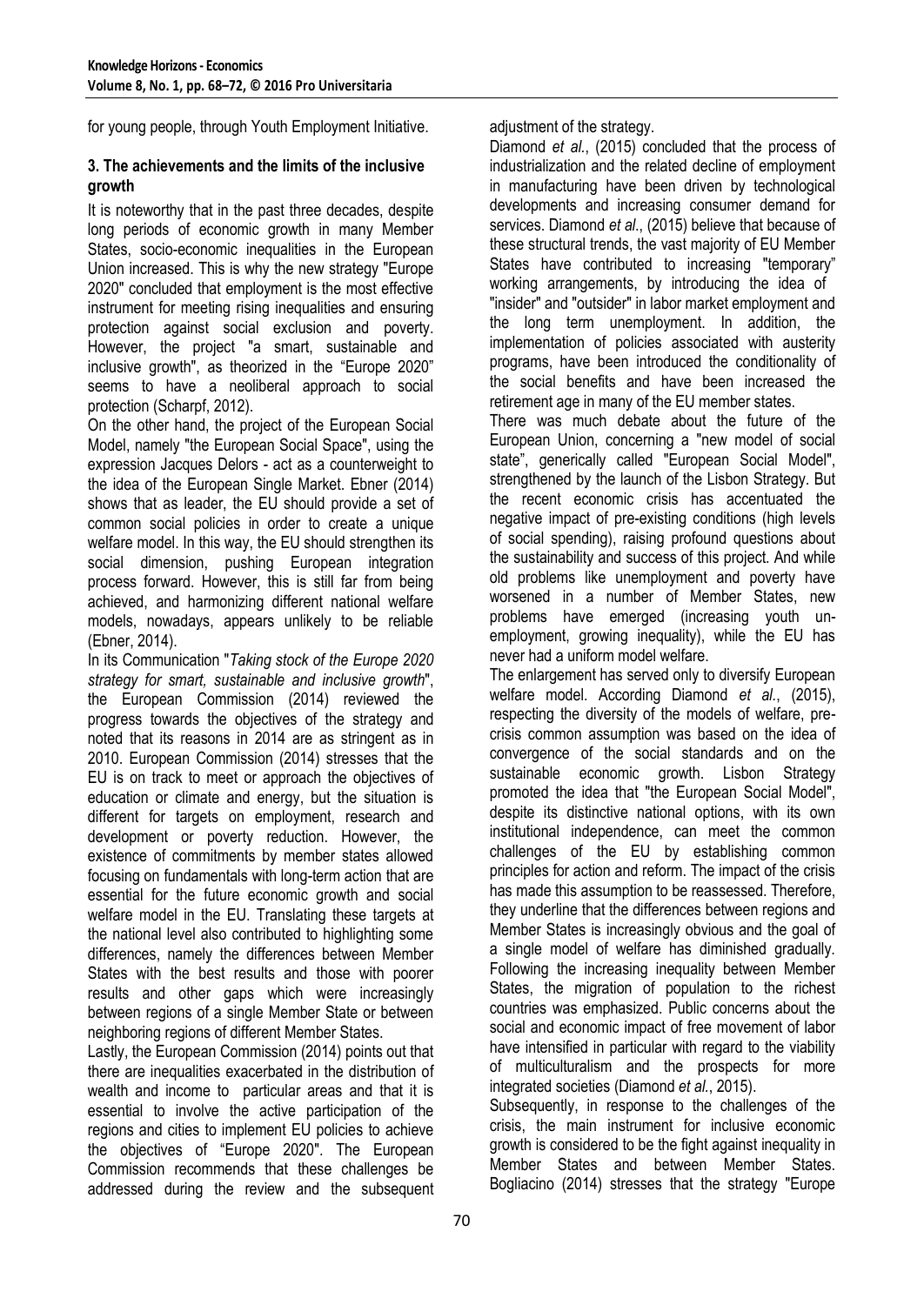2020" identified as a priority the development of the qualifications supply as a fundamental tool in resolving imbalances in the labor market (increasing long-term unemployment). According to Bogliacino (2014) an effective educational system is necessary to achieve equality in the labor market and to solve the main source of income inequality. Also, Bolgliacino (2014) proposes: the enhance of the innovation capacities (human capital, financing facilities), the modernization of industry, the promoting new competitive industries that produce high added value and the efficient use of energy resources. Lastly, Bolgliacino (2014) pointed out that in some countries in the Euro zone, the cumulated deficits and the high asset prices have contributed to the financial crisis, which has been associated with an increase in income inequality.

## **4. Conclusions**

The Commission Communication "*Taking stock of the Europe 2020 strategy for smart, sustainable and inclusive growth"*, emphasizes that by meeting the national targets will be achieved an employment rate of 74% in EU, below the target set for 2020. The national performances are still very heterogeneous. Sweden and Germany have high rates of employment and are approaching the national targets, while Spain, Greece, Bulgaria and Hungary are the opposite site. European Commission (2014) warns that to meet the target of 75% is required additional workforce, around 16 million people, which may come from a potential labor force, composed mostly of young people, women, and people adults aged and inactive so far, including migrants.

The European Semester provides a framework for the coordination and the monitoring of economic and social reforms to achieve the objectives of the "Europe 2020". The challenges and the solutions are reflected in the country-specific recommendations. The social policies are an active part of the "Europe 2020", therefore the European Commission also supports Member States' efforts to face their social challenges by the actions set out in the Platform against Poverty and the Social Exclusion and Social Investment Package as well as the EU funds, especially the European Social Fund.

On the 26th February 2016, the European Commission published "Country Report Romania 2016"', which included the annual economic and social challenges faced by this Member State. The report on Romania shows that the employment rate recorded an upward trend in the last 10 years (67.8% in the third quarter of 2015), but remains below the EU average and below the national target "Europe 2020" (a level of 70%). The European Commission underlines that in this challenge, the Romanian government intends to implement a program to stimulate internal and external mobility, focusing on highly skilled workers. In Romania, in 2015,

employment growth was concentrated in the major economic sectors with high added value, while the highest levels of growth of this indicator were in IT, as well as industry and construction. However, in Romania, integrating young people into the labor market remains the major challenge, where, in 2015, the youth unemployment rate was 22% above the EU average of 19.8%. In comparison, the lowest unemployment rates among young people aged under 25 were recorded in Germany (7.0%), Denmark (10.3%) and the Czech Republic (10.9%) at the highest in Greece (48.6% in October 2015), Spain (46.0%), Croatia (44.1% in the fourth quarter of 2015) and Italy (37.9% in December 2015).

## **References**

1. Anand, R., Mishra, S. and Peiris, S.J. (2013). *Inclusive Growth: Measurement and Determinants*. IMF Working Paper WP13/135.

2. Bolgliacino, F. (2014). *Inequality and Europe 2020.* Intereconomics 2014/5, Review on European Economic Policy. ZBW – Leibniz Information.Hamburg, Germany.

3. Comisia Europeană (2014), *Taking stock of the Europe 2020 strategy for smart, sustainable and inclusive growth COM* (2014) 130 final

4. Comisia Europeană (2013). *Young people and entrepreneurship, Youth in Action Programme,* Luxembourg: Publications Office of the European Union.

5. Comisia Europeană (2012). *Towards a job-rich recovery,* Bruxelles, 18.4.2012 COM (2012) 173 final.

6. Comisia Europeană (2011). *Employment Policy*, Social Europe guide, Volume 1, Directorate General for Employment, Social Affairs and Inclusion.

7. Diamond, P., Liddle, R., Sage, D. (2015). The Social Reality of Europe after the Crisis. [Rowman &](http://http/www.rowmaninternational.com/)  [Littlefield International](http://http/www.rowmaninternational.com/) ISBN: 9781783485383.

8. Eurostat (2015). Smarter, greener, more inclusive? - Indicators to support the Europe 2020, Luxembourg: Publications Office of the European Union.

9. Ianchovichina, E., Lundstrom, S. (2009). *[What is](http://siteresources.worldbank.org/INTDEBTDEPT/Resources/468980-1218567884549/WhatIsInclusiveGrowth20081230.pdf)  [Inclusive Growth?,](http://siteresources.worldbank.org/INTDEBTDEPT/Resources/468980-1218567884549/WhatIsInclusiveGrowth20081230.pdf)* The World Bank.

10. Dietrich, H. (2012). *Youth Unemployment in Europe*,*Theoretical Considerations and Empirical Findings,* Friedrich-Ebert-Stiftung.

11.Organizaţia Internaţională a Muncii (2012). *Policy Brief–Employment*, ILO's Employment Policy Department, [http://www.ilo.org/emppolicy/lang-en/](http://www.ilo.org/emppolicy/lang-en/%20index.htm)  [index.htm.](http://www.ilo.org/emppolicy/lang-en/%20index.htm)

12.Ranieri, R., Ramos, R.A. (2013). *Inclusive growth: building up a concept*, Working Paper number 104, International Policy Centre for Inclusive Growth (IPC-IG).

13. Stiglitz, E.J. (2013). *The Price of Inequality: How Today's Divided Society Endangers Our Future*, Editura